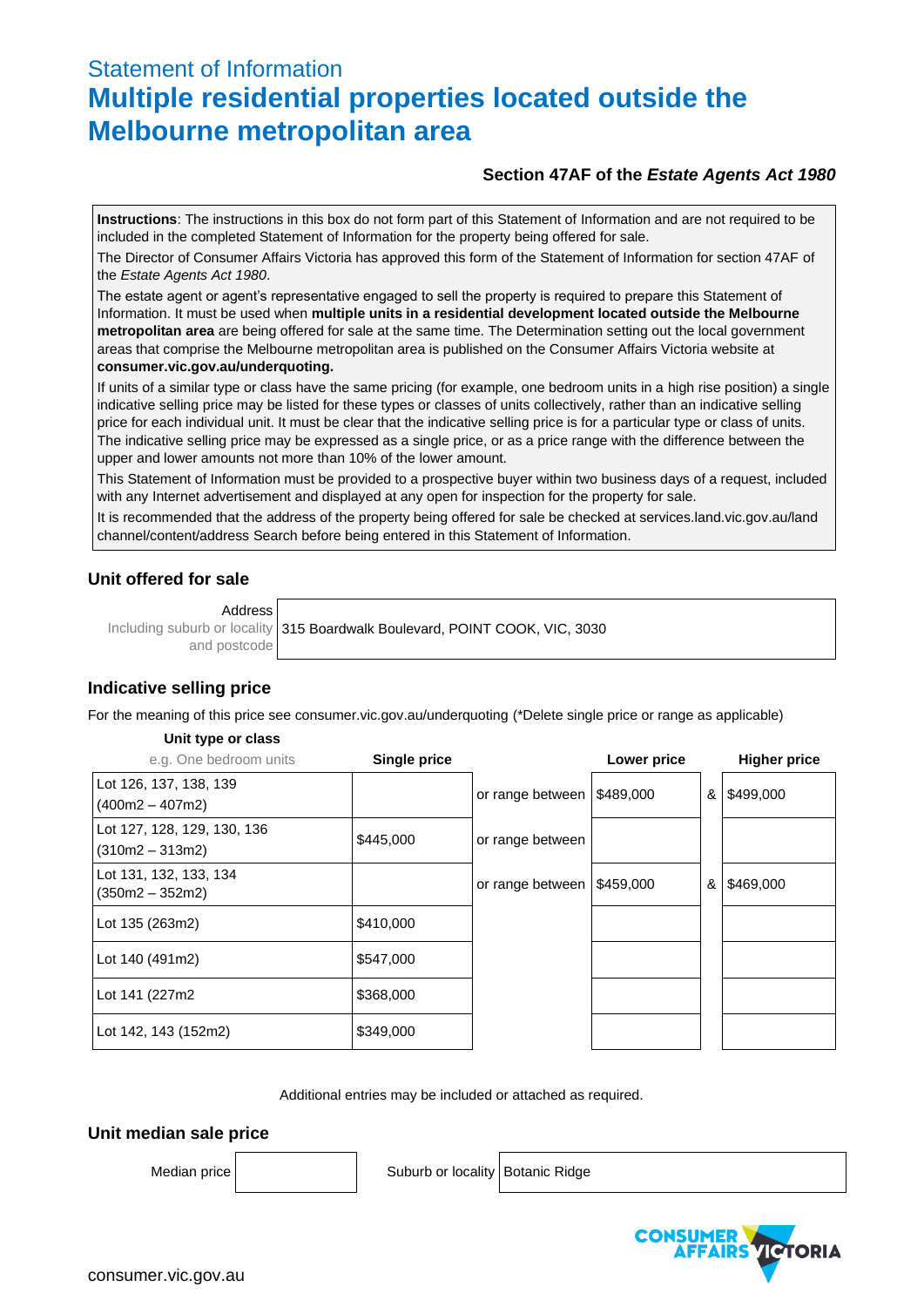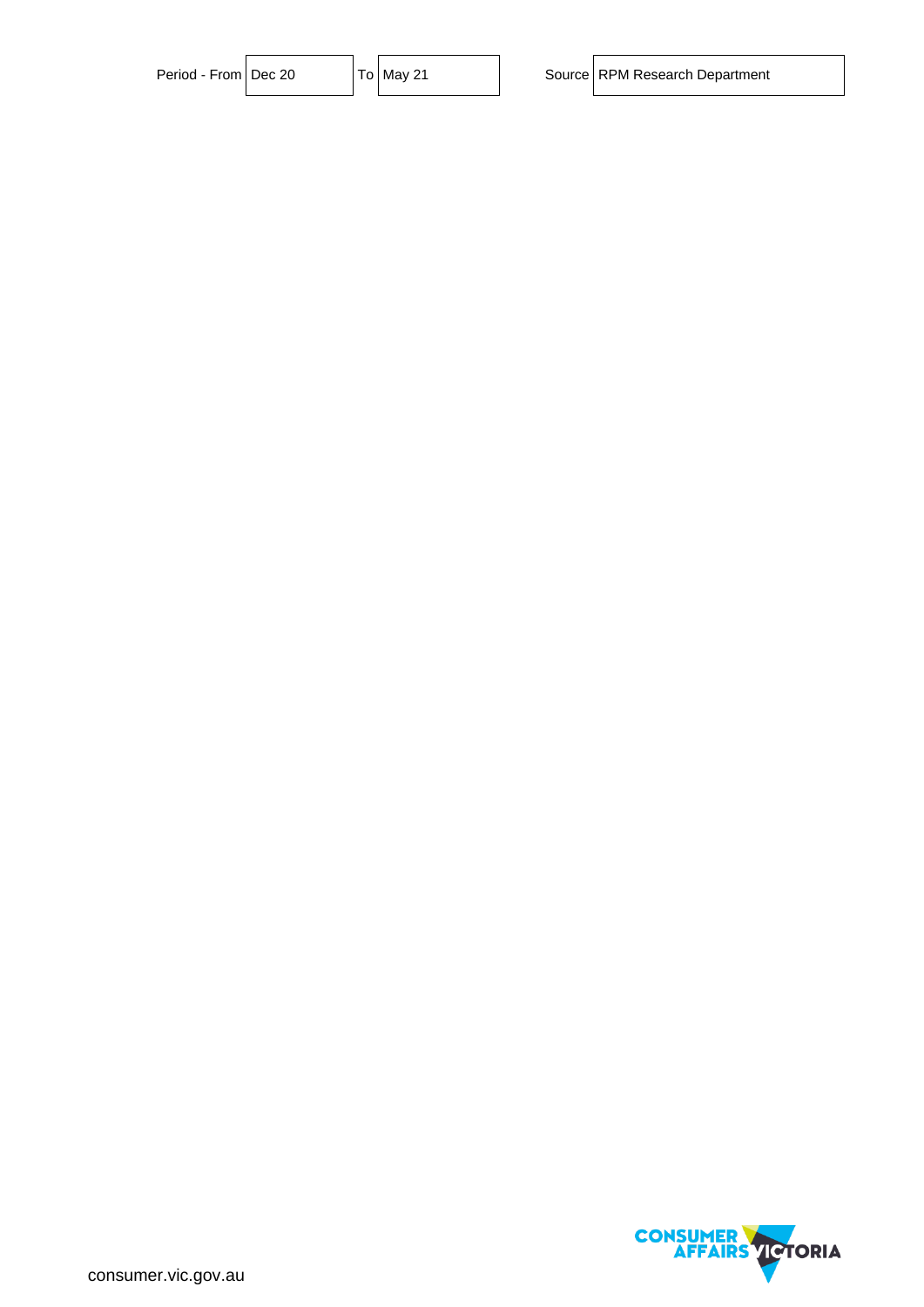# **Comparable property sales (\*Delete A or B below as applicable)**

**A\*** These are the details of the three units that the estate agent or agent's representative considers to be most comparable to the unit for sale. These units must be of the same type or class as the unit for sale, been sold within the last 18 months, and located within five kilometres of the unit for sale.

| Unit type or class                         | E.g. One bedroom units Address of comparable unit | <b>Price</b> | Date of sale |
|--------------------------------------------|---------------------------------------------------|--------------|--------------|
| Lot 126, 137, 138, 139                     | B                                                 |              |              |
| $(400m2 - 407m2)$<br>\$489,000 - \$499,000 | в                                                 |              |              |
|                                            | В                                                 |              |              |

# **Unit type or class**

|                                                | E.g. One bedroom units Address of comparable unit | <b>Price</b> | Date of sale |
|------------------------------------------------|---------------------------------------------------|--------------|--------------|
|                                                |                                                   |              |              |
| Lot 127, 128, 129, 130,<br>136 (310m2 – 313m2) | B                                                 |              |              |
|                                                |                                                   |              |              |

### **Unit type or class**

|                                             | E.g. One bedroom units Address of comparable unit | <b>Price</b> | Date of sale |
|---------------------------------------------|---------------------------------------------------|--------------|--------------|
|                                             | В                                                 |              |              |
| Lot 131, 132, 133, 134<br>$(350m2 - 352m2)$ | B                                                 |              |              |
|                                             | В                                                 |              |              |

#### **Unit type or class**

|                 | E.g. One bedroom units Address of comparable unit | <b>Price</b> | Date of sale |
|-----------------|---------------------------------------------------|--------------|--------------|
| Lot 135 (263m2) | В                                                 |              |              |
|                 | в                                                 |              |              |
|                 | B                                                 |              |              |

#### **Unit type or class**

|                 | E.g. One bedroom units Address of comparable unit | <b>Price</b> | Date of sale |
|-----------------|---------------------------------------------------|--------------|--------------|
| Lot 140 (491m2) | В                                                 |              |              |
|                 | B                                                 |              |              |
|                 | В                                                 |              |              |

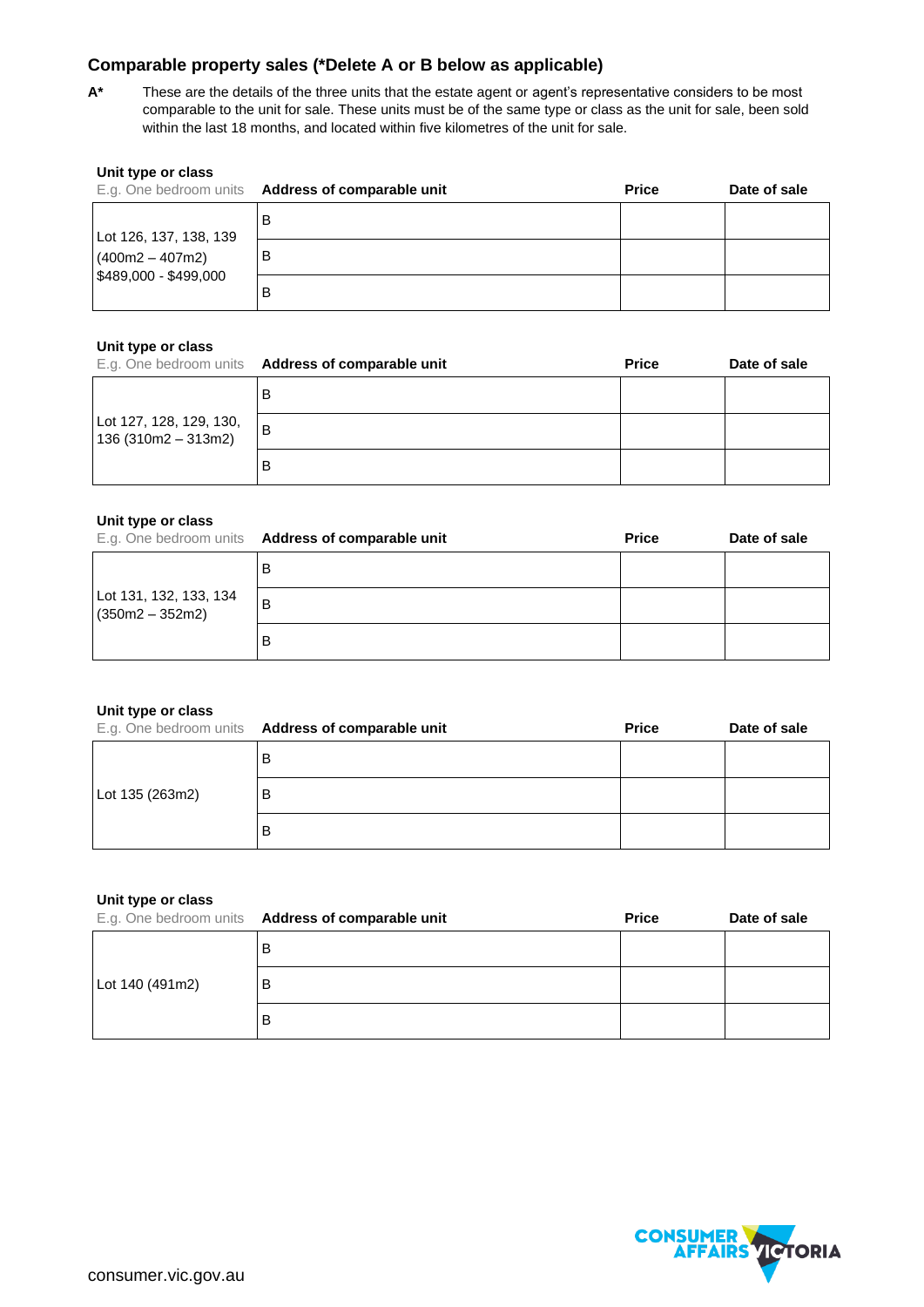#### **Unit type or class**

|                 | E.g. One bedroom units Address of comparable unit | <b>Price</b> | Date of sale |
|-----------------|---------------------------------------------------|--------------|--------------|
| Lot 141 (227m2) | B                                                 |              |              |
|                 | B                                                 |              |              |
|                 | в                                                 |              |              |

#### **Unit type or class**

|                      | E.g. One bedroom units Address of comparable unit | <b>Price</b> | Date of sale |
|----------------------|---------------------------------------------------|--------------|--------------|
| Lot 142, 143 (152m2) | ΈВ                                                |              |              |
|                      | l B                                               |              |              |
|                      | B                                                 |              |              |

#### **OR**

**B\*** The estate agent or agent's representative reasonably believes that fewer than three comparable units were sold within five kilometres of the unit for sale in the last 18 months.

This Statement of Information was prepared on: 07 / 07 / 2021

# Statement of Information **Multiple residential properties located outside the Melbourne metropolitan area**

# **Section 47AF of the** *Estate Agents Act 1980*

**Instructions**: The instructions in this box do not form part of this Statement of Information and are not required to be included in the completed Statement of Information for the property being offered for sale.

The Director of Consumer Affairs Victoria has approved this form of the Statement of Information for section 47AF of the *Estate Agents Act 1980*.

The estate agent or agent's representative engaged to sell the property is required to prepare this Statement of Information. It must be used when **multiple units in a residential development located outside the Melbourne metropolitan area** are being offered for sale at the same time. The Determination setting out the local government areas that comprise the Melbourne metropolitan area is published on the Consumer Affairs Victoria website at **consumer.vic.gov.au/underquoting.**

If units of a similar type or class have the same pricing (for example, one bedroom units in a high rise position) a single indicative selling price may be listed for these types or classes of units collectively, rather than an indicative selling price for each individual unit. It must be clear that the indicative selling price is for a particular type or class of units. The indicative selling price may be expressed as a single price, or as a price range with the difference between the upper and lower amounts not more than 10% of the lower amount.

This Statement of Information must be provided to a prospective buyer within two business days of a request, included with any Internet advertisement and displayed at any open for inspection for the property for sale.

It is recommended that the address of the property being offered for sale be checked at services.land.vic.gov.au/land channel/content/address Search before being entered in this Statement of Information.

# **Unit offered for sale**

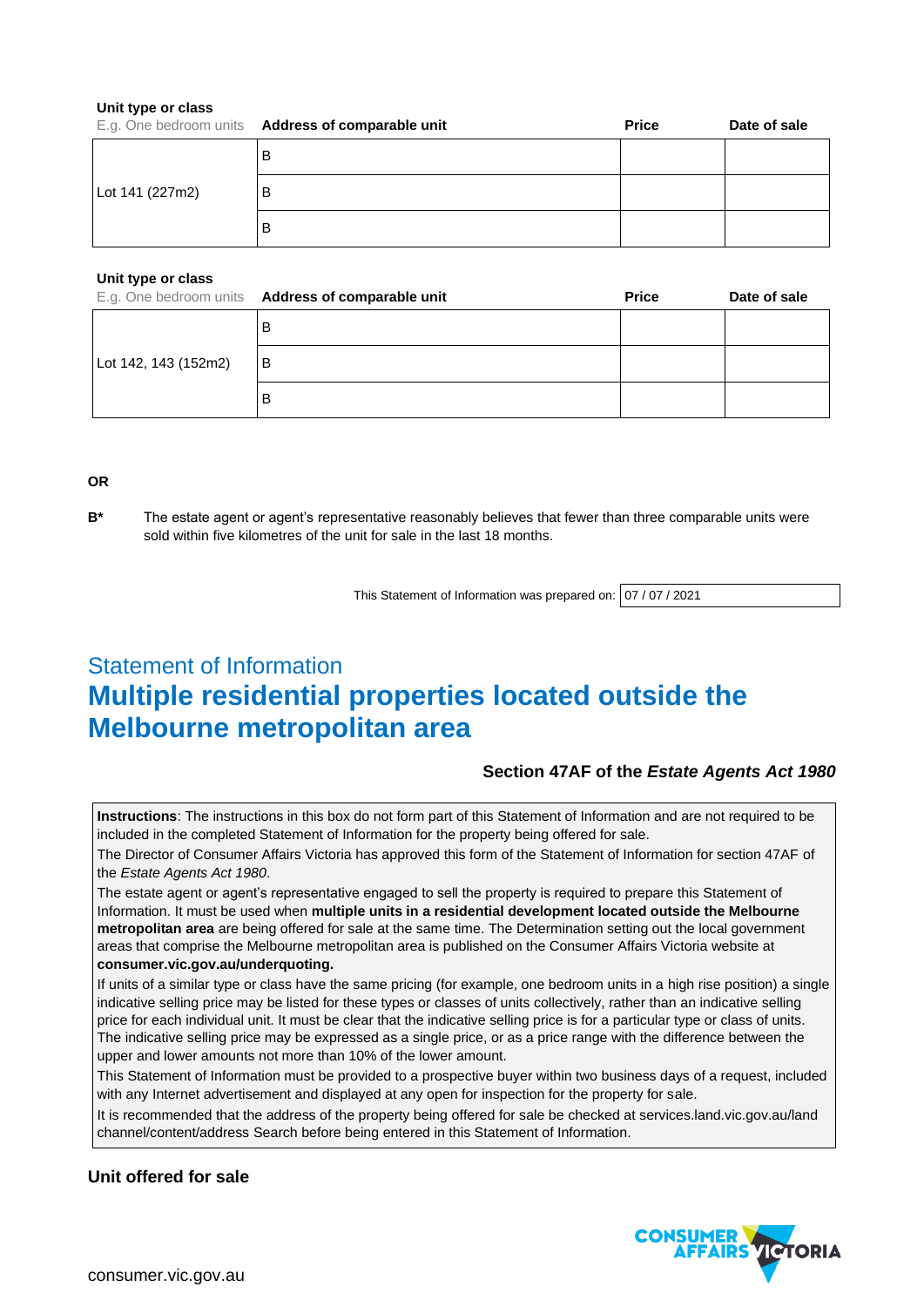and postcode

# **Indicative selling price**

For the meaning of this price see consumer.vic.gov.au/underquoting (\*Delete single price or range as applicable)

# **Unit type or class**

| e.g. One bedroom units                                         | Single price |                  | Lower price |   | <b>Higher price</b> |
|----------------------------------------------------------------|--------------|------------------|-------------|---|---------------------|
| Lot 241, 242 (152m2)                                           | \$322,000    | or range between |             | & |                     |
| Lot 240 (203m2)                                                | \$353,000    | or range between |             |   |                     |
| Lot 263 (263m2)                                                | \$410,000    | or range between |             | & |                     |
| Lot 201, 211, 212, 213, 214, 215, 227,<br>$205(313m2 - 336m2)$ |              |                  | \$445,000   |   | \$454,000           |
| Lot 216, 217, 202, 225, 270 (350m2 -<br>375m2)                 |              |                  | \$469,000   |   | \$484,000           |
| Lot 203, 204, 206, 269 (400m2 -<br>420m2)                      |              |                  | \$499,000   |   | \$511,000           |
| Lot 267, 230, 231, 232, 233 (441m2 -<br>448m2)                 |              |                  | \$529,000   |   | \$559,000           |
| Lot 234, 207, 268 (487m2 - 519m2)                              |              |                  | \$552,000   |   | \$599,000           |

Additional entries may be included or attached as required.

# **Unit median sale price**



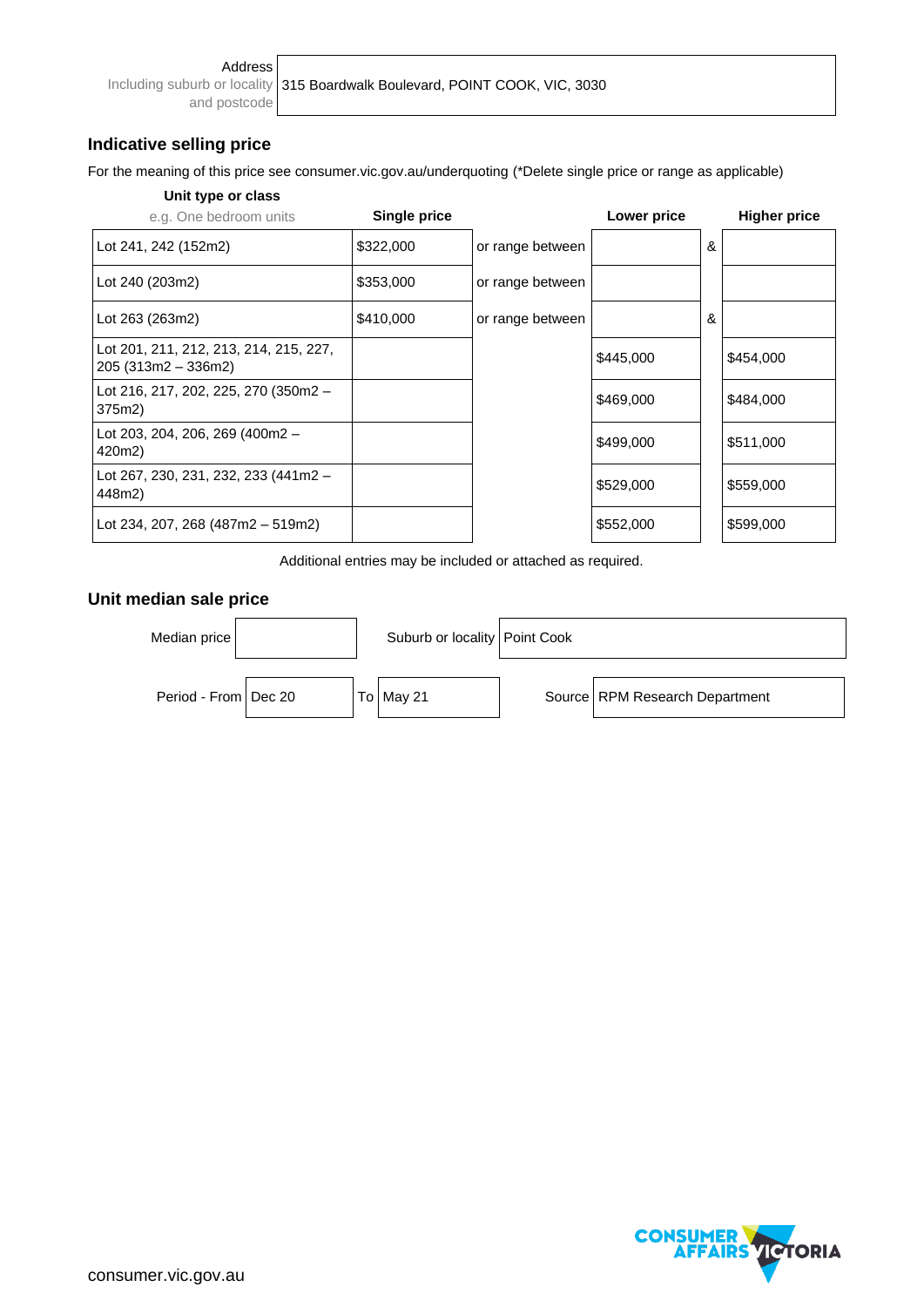# **Comparable property sales (\*Delete A or B below as applicable)**

**A\*** These are the details of the three units that the estate agent or agent's representative considers to be most comparable to the unit for sale. These units must be of the same type or class as the unit for sale, been sold within the last 18 months, and located within five kilometres of the unit for sale.

| Unit type or class                | E.g. One bedroom units Address of comparable unit | <b>Price</b> | Date of sale |
|-----------------------------------|---------------------------------------------------|--------------|--------------|
|                                   | в                                                 |              |              |
| Lot 241, 242 (152m2)<br>\$322,000 | B                                                 |              |              |
|                                   | в                                                 |              |              |

## **Unit type or class**

|                              | E.g. One bedroom units Address of comparable unit | <b>Price</b> | Date of sale |
|------------------------------|---------------------------------------------------|--------------|--------------|
|                              | в                                                 |              |              |
| Lot 240 (203m2)<br>\$353,000 | В                                                 |              |              |
|                              | в                                                 |              |              |

### **Unit type or class**

|                              | E.g. One bedroom units Address of comparable unit | <b>Price</b> | Date of sale |
|------------------------------|---------------------------------------------------|--------------|--------------|
|                              | В                                                 |              |              |
| Lot 263 (263m2)<br>\$410,000 | В                                                 |              |              |
|                              | В                                                 |              |              |

#### **Unit type or class**

|                                                                            | E.g. One bedroom units Address of comparable unit | <b>Price</b> | Date of sale |
|----------------------------------------------------------------------------|---------------------------------------------------|--------------|--------------|
| Lot 201, 211, 212, 213,                                                    | в                                                 |              |              |
| 214, 215, 227, 205<br>$(313m2 - 336m2)$<br>$\frac{1}{2}445,000 - $454,000$ | В                                                 |              |              |
|                                                                            | В                                                 |              |              |

#### **Unit type or class**

|                                                                          | E.g. One bedroom units Address of comparable unit | <b>Price</b> | Date of sale |
|--------------------------------------------------------------------------|---------------------------------------------------|--------------|--------------|
| Lot 216, 217, 202, 225,<br>$270(350m2 - 375m2)$<br>$$469,000 - $484,000$ |                                                   |              |              |
|                                                                          | B                                                 |              |              |
|                                                                          |                                                   |              |              |

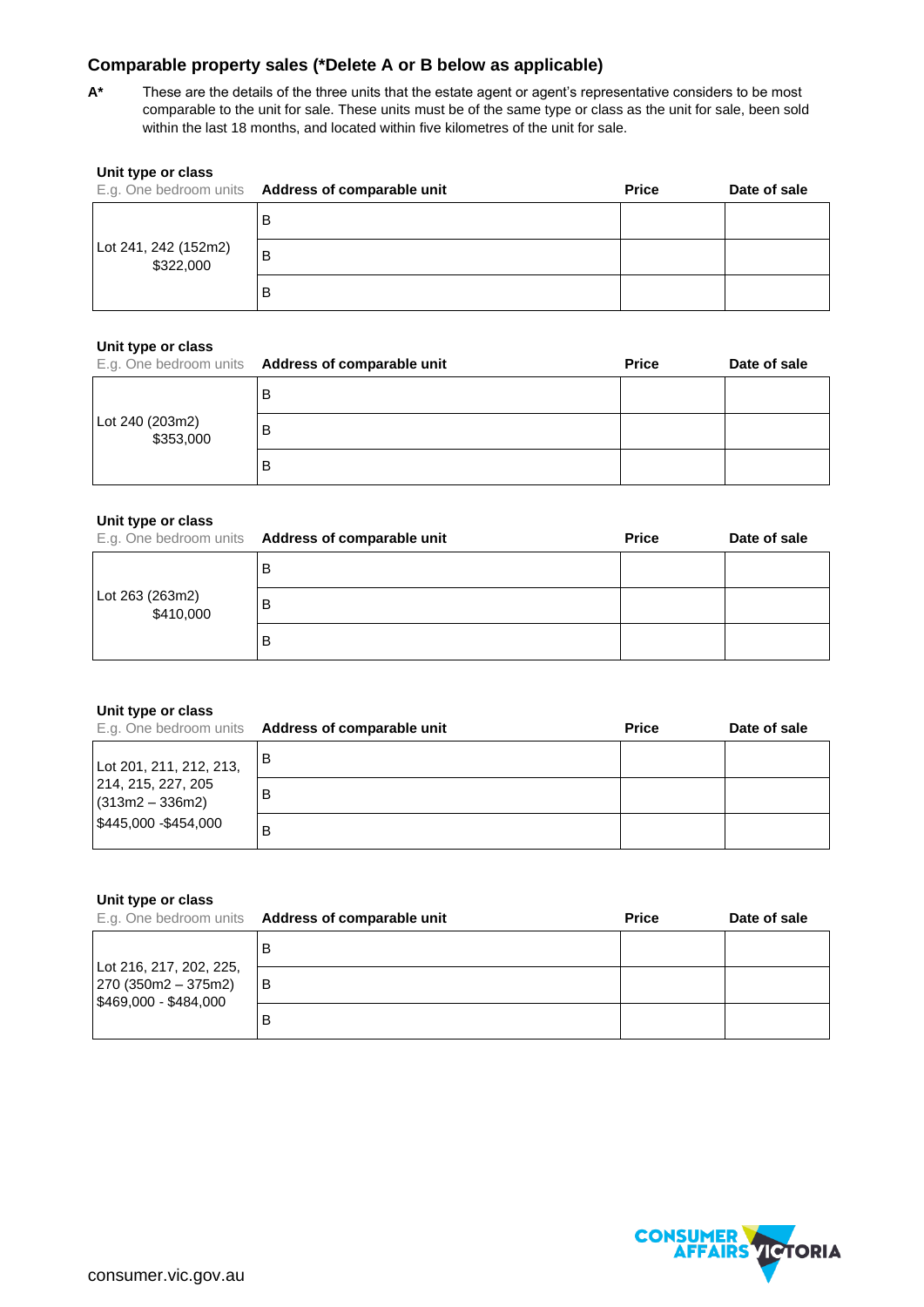#### **Unit type or class**

|                                                                                | E.g. One bedroom units Address of comparable unit | <b>Price</b> | Date of sale |
|--------------------------------------------------------------------------------|---------------------------------------------------|--------------|--------------|
| Lot 203, 204, 206, 269<br>$(400m2 - 420m2)$<br>$\frac{1}{2}499,000 - $511,000$ |                                                   |              |              |
|                                                                                | в                                                 |              |              |
|                                                                                | в                                                 |              |              |

### **Unit type or class**

|                                                                                            | E.g. One bedroom units Address of comparable unit | <b>Price</b> | Date of sale |
|--------------------------------------------------------------------------------------------|---------------------------------------------------|--------------|--------------|
| Lot 267, 230, 231, 232,<br>$\left  233 \right $ (441 m2 – 448 m2)<br>\$529,000 - \$559,000 | в                                                 |              |              |
|                                                                                            | B                                                 |              |              |
|                                                                                            | в                                                 |              |              |

#### **Unit type or class**

|                                                               | E.g. One bedroom units Address of comparable unit | <b>Price</b> | Date of sale |
|---------------------------------------------------------------|---------------------------------------------------|--------------|--------------|
| Lot 234, 207, 268<br>$(487m2 - 519m2)$<br>\$552,000-\$599,000 | в                                                 |              |              |
|                                                               | В                                                 |              |              |
|                                                               | В                                                 |              |              |

## **OR**

**B\*** The estate agent or agent's representative reasonably believes that fewer than three comparable units were sold within five kilometres of the unit for sale in the last 18 months.

This Statement of Information was prepared on: 13 / 07 / 2021

# Statement of Information **Multiple residential properties located outside the Melbourne metropolitan area**

# **Section 47AF of the** *Estate Agents Act 1980*

**Instructions**: The instructions in this box do not form part of this Statement of Information and are not required to be included in the completed Statement of Information for the property being offered for sale.

The Director of Consumer Affairs Victoria has approved this form of the Statement of Information for section 47AF of the *Estate Agents Act 1980*.

The estate agent or agent's representative engaged to sell the property is required to prepare this Statement of Information. It must be used when **multiple units in a residential development located outside the Melbourne metropolitan area** are being offered for sale at the same time. The Determination setting out the local government areas that comprise the Melbourne metropolitan area is published on the Consumer Affairs Victoria website at **consumer.vic.gov.au/underquoting.**

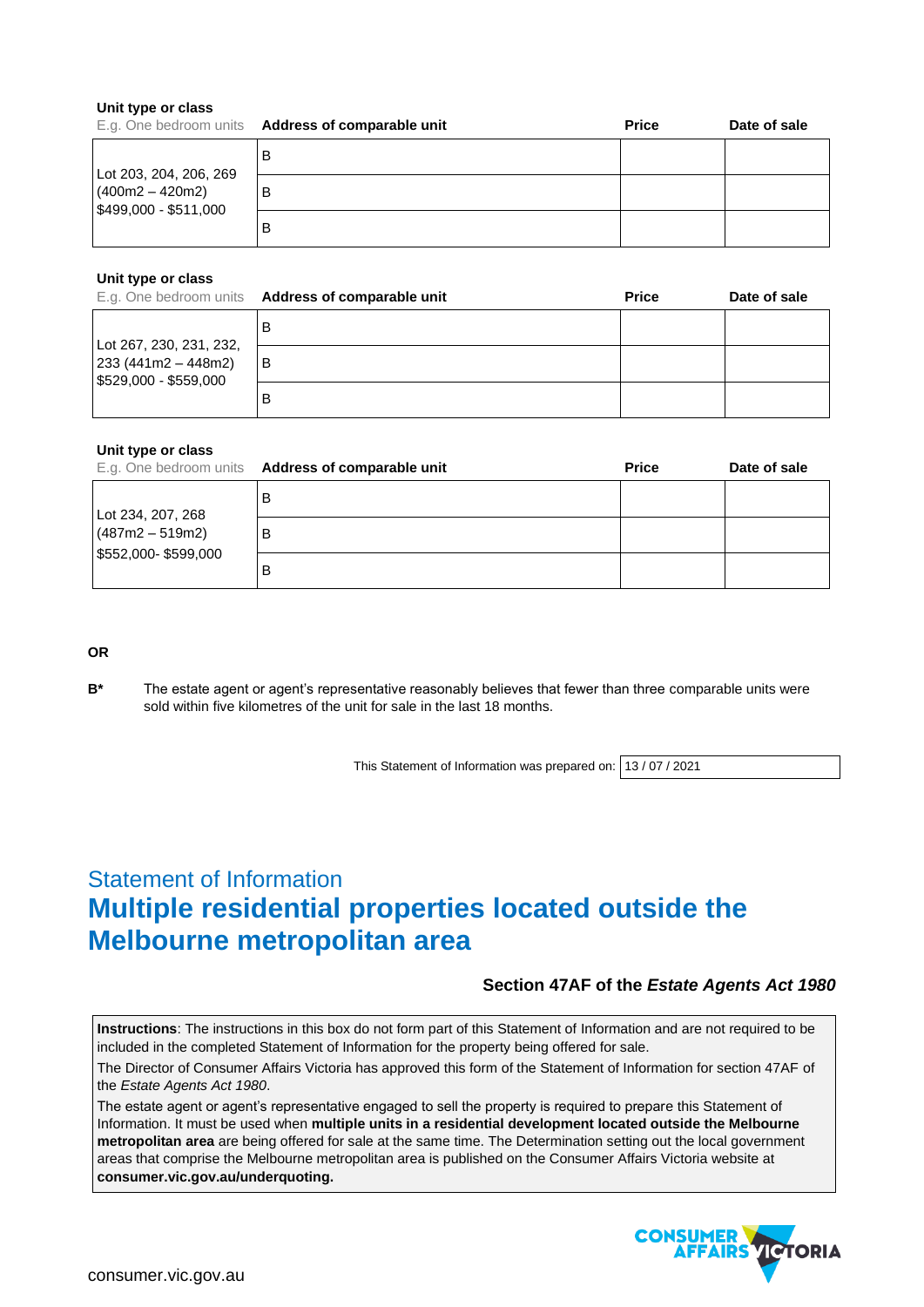If units of a similar type or class have the same pricing (for example, one bedroom units in a high rise position) a single indicative selling price may be listed for these types or classes of units collectively, rather than an indicative selling price for each individual unit. It must be clear that the indicative selling price is for a particular type or class of units. The indicative selling price may be expressed as a single price, or as a price range with the difference between the upper and lower amounts not more than 10% of the lower amount.

This Statement of Information must be provided to a prospective buyer within two business days of a request, included with any Internet advertisement and displayed at any open for inspection for the property for sale.

It is recommended that the address of the property being offered for sale be checked at services.land.vic.gov.au/land channel/content/address Search before being entered in this Statement of Information.

# **Unit offered for sale**

Address Including suburb or locality and postcode 315 Boardwalk Boulevard, POINT COOK, VIC, 3030

# **Indicative selling price**

For the meaning of this price see consumer.vic.gov.au/underquoting (\*Delete single price or range as applicable)

## **Unit type or class**

| e.g. One bedroom units                                                          | Single price |                  | Lower price |   | <b>Higher price</b> |
|---------------------------------------------------------------------------------|--------------|------------------|-------------|---|---------------------|
| Lot 218, 229, 246, 271, 272, 273, 274<br>$(315m2 - 352m2)$                      |              | or range between | \$443,000   |   | \$489,000           |
| Lot 219, 220, 228, 248<br>(313m2)                                               | \$447,000    | or range between |             | & |                     |
| Lot 235, 236, 237, 238, 239, 251, 252,<br>253, 254, 255, 275<br>(420m2 – 487m2) |              |                  | \$516,000   |   | & \$557,000         |
| Lot 243, 244, 262, 263 (152m2)                                                  | \$322,000    |                  |             |   |                     |
| Lot 245, 261 (203m2)                                                            | \$353,000    |                  |             |   |                     |
| Lot 247 (263m2)                                                                 | \$412,000    |                  |             |   |                     |

Additional entries may be included or attached as required.

# **Unit median sale price**

| Median price           |  | Suburb or locality   Point Cook |                                  |
|------------------------|--|---------------------------------|----------------------------------|
| Period - From   Jan 21 |  | To Jun 21                       | Source   RPM Research Department |

# **Comparable property sales (\*Delete A or B below as applicable)**

**A\*** These are the details of the three units that the estate agent or agent's representative considers to be most comparable to the unit for sale. These units must be of the same type or class as the unit for sale, been sold within the last 18 months, and located within five kilometres of the unit for sale.

| Unit type or class                                                                     | E.g. One bedroom units Address of comparable unit | <b>Price</b> | Date of sale |
|----------------------------------------------------------------------------------------|---------------------------------------------------|--------------|--------------|
| Lot 218, 229, 246, 271,<br>272, 273, 274<br>$(315m2 - 352m2)$<br>$$443,000 - $489,000$ |                                                   |              |              |

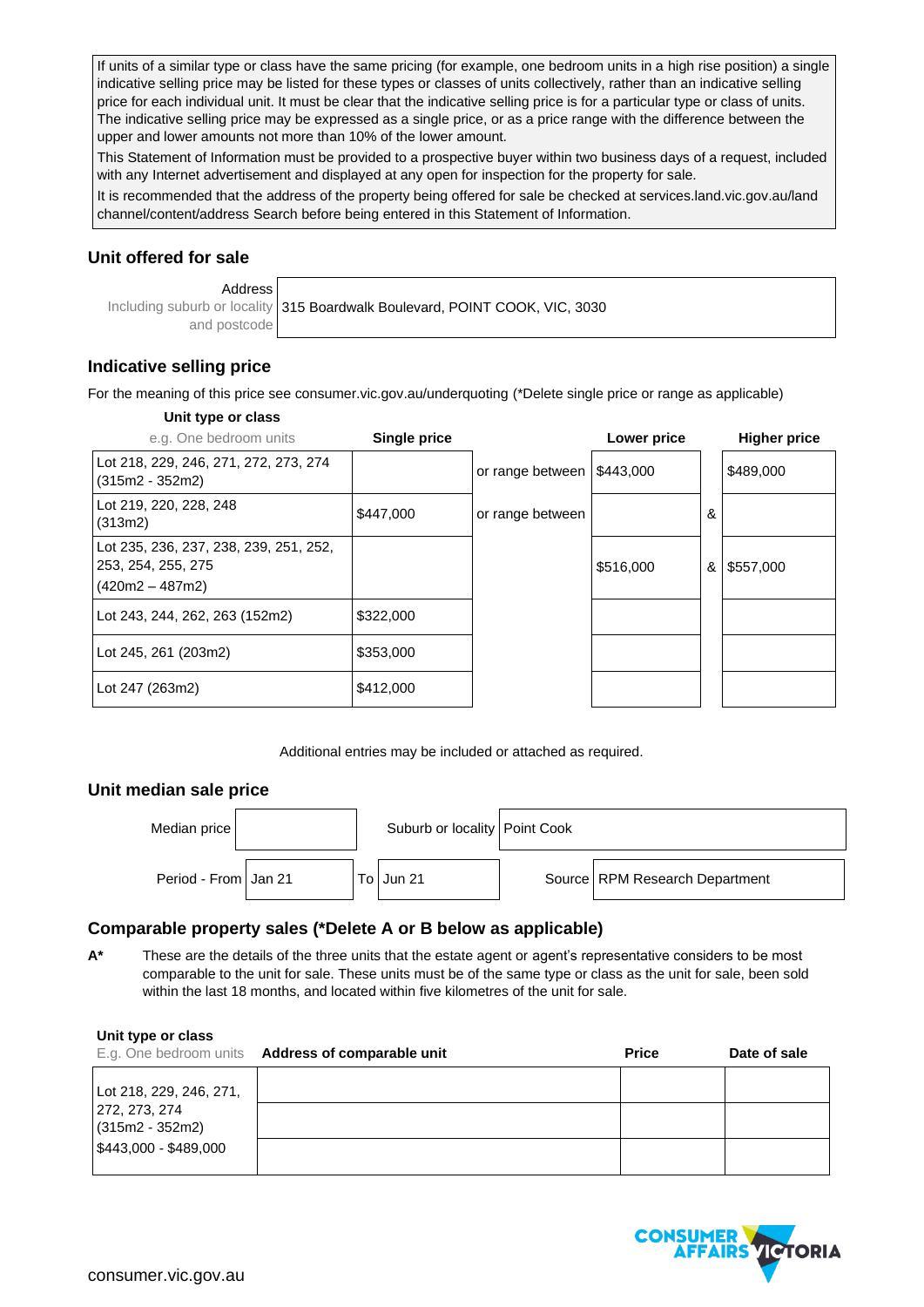#### **Unit type or class**

|                        | E.g. One bedroom units Address of comparable unit | <b>Price</b> | Date of sale |
|------------------------|---------------------------------------------------|--------------|--------------|
| Lot 219, 220, 228, 248 |                                                   |              |              |
| (313m2)<br>\$447,000   |                                                   |              |              |
|                        |                                                   |              |              |

#### **Unit type or class**

|                                                         | E.g. One bedroom units Address of comparable unit | <b>Price</b> | Date of sale |
|---------------------------------------------------------|---------------------------------------------------|--------------|--------------|
| Lot 235, 236, 237, 238,<br>  239, 251, 252, 253, 254,   |                                                   |              |              |
| 255, 275<br>$(420m2 - 487m2)$<br>$ $516,000 - $557,000$ |                                                   |              |              |
|                                                         |                                                   |              |              |

### **Unit type or class**

|                                                | E.g. One bedroom units Address of comparable unit | <b>Price</b> | Date of sale |
|------------------------------------------------|---------------------------------------------------|--------------|--------------|
| Lot 243, 244, 262, 263<br>(152m2)<br>\$322,000 | в                                                 |              |              |
|                                                |                                                   |              |              |
|                                                | в                                                 |              |              |

#### **Unit type or class**

|                                   | E.g. One bedroom units Address of comparable unit | <b>Price</b> | Date of sale |
|-----------------------------------|---------------------------------------------------|--------------|--------------|
| Lot 245, 261 (203m2)<br>\$353,000 | B                                                 |              |              |
|                                   | B                                                 |              |              |
|                                   | B                                                 |              |              |

#### **Unit type or class**

|                              | E.g. One bedroom units Address of comparable unit | <b>Price</b> | Date of sale |
|------------------------------|---------------------------------------------------|--------------|--------------|
| Lot 247 (263m2)<br>\$412,000 | В                                                 |              |              |
|                              | В                                                 |              |              |
|                              | в                                                 |              |              |

## **OR**

**B\*** The estate agent or agent's representative reasonably believes that fewer than three comparable units were sold within five kilometres of the unit for sale in the last 18 months.

This Statement of Information was prepared on: 17. 08. 2021

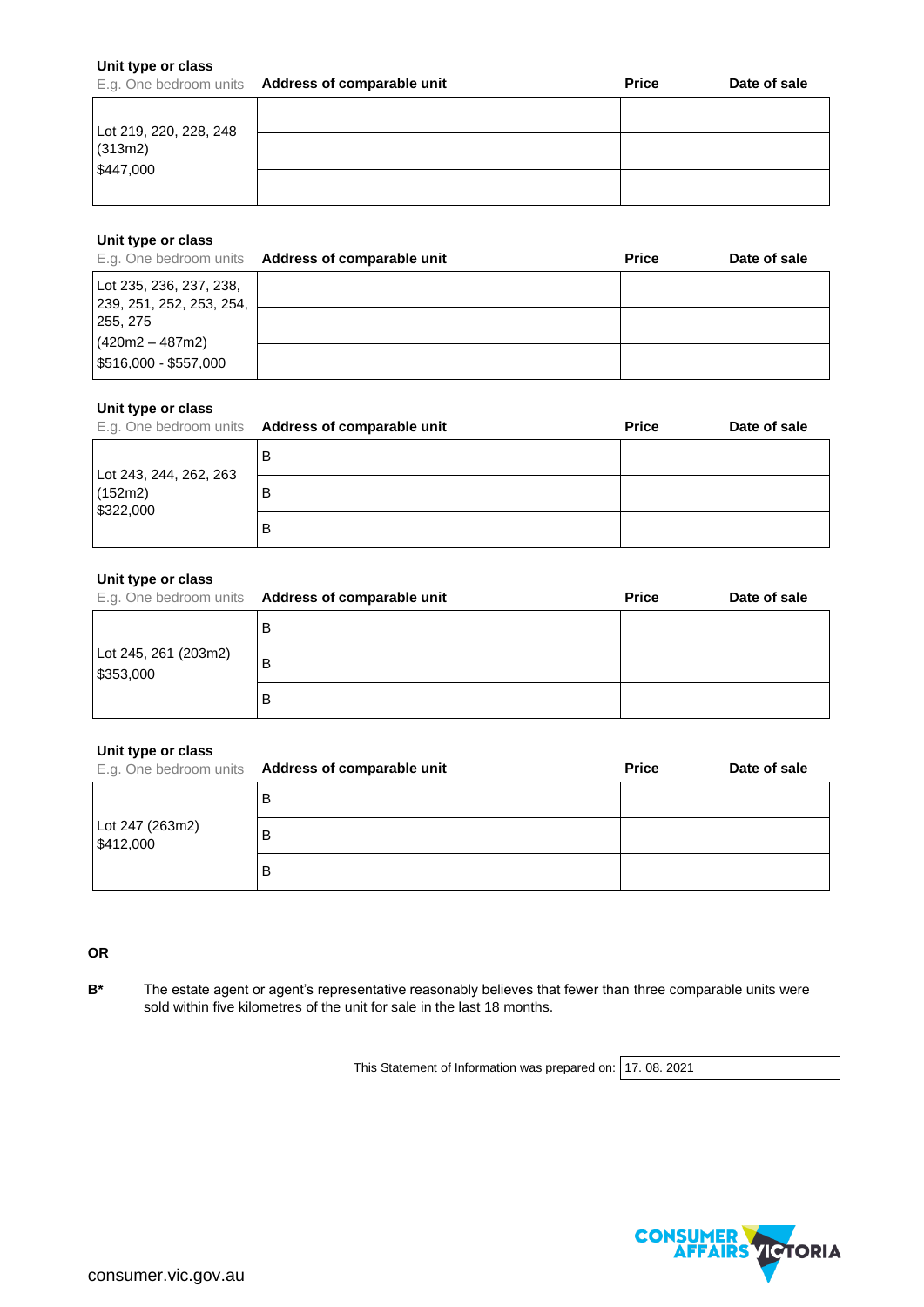# Statement of Information **Multiple residential properties located in the Melbourne metropolitan area**

# **Section 47AF of the** *Estate Agents Act 1980*

**Instructions:** The instructions in this box do not form part of this Statement of Information and are not required to be included in the completed Statement of Information for the property being offered for sale.

The Director of Consumer Affairs Victoria has approved this form of the Statement of Information for section 47AF of the *Estate Agents Act 1980*.

The estate agent or agents' representative engaged to sell the property is required to prepare this Statement of Information. It must be used when **multiple units in a residential development located in the Melbourne metropolitan area** are being offered for sale at the same time. The Determination setting out the local government areas that comprise the Melbourne metropolitan area is published on the Consumer Affairs Victoria website at **consumer.vic.gov.au/underquoting.**

If units of a similar type or class have the same pricing (for example, one bedroom units in a high rise position) a single indicative selling price may be listed for these types or classes of units collectively, rather than an indicative selling price for each individual unit. It must be clear that the indicative selling price is for a particular type or class of units. The indicative selling price may be expressed as a single price, or a price range with the difference between the upper and lower amounts not more than 10% of the lower amount.

This Statement of Information must be provided to a prospective buyer within two business days of a request, included with any internet advertisement and displayed at any open for inspection for the property for sale.

It is recommended that the address of the property being offered for sale be checked at

services.land.vic.gov.au/landchannel/content/addressSearch before being entered in this Statement of Information.

# **Unit offered for sale**

Address

Including suburb and postcode 315 Boardwalk Blvd, Point Cook 3030

# **Indicative selling price**

For the meaning of this price see consumer.vic.gov.au/ underquoting (\*Delete single price or range as applicable)

# **Unit type or class** e.g. One bedroom units **Single price Lower price Higher price** Lot 221, 222, 223, 249, 250 (313m2-350m2)  $\begin{array}{|l|l|}\n\hline\n\text{5*} & \text{Or range} \\
\text{6*} & \text{between} \\
\hline\n\end{array}$  $$*447,000$  | &  $$476,000$ Lot 277, 278, 279, 280 (375m2-420m2)  $\begin{array}{|l|l|}\n\hline\n\text{5*} & \text{Or range} \\
\text{between} & \text{between} \\
\hline\n\end{array}$  $$*494,000$  & \$531,000 Lot 256, 257, 258, 259 (448m2)  $\begin{array}{|l|l|}\n\hline\n\end{array}$   $\begin{array}{|l|l|}\n\hline\n\end{array}$   $\begin{array}{|l|l|}\n\hline\n\end{array}$   $\begin{array}{|l|l|}\n\hline\n\end{array}$   $\begin{array}{|l|}\n\hline\n\end{array}$  Or range between \$\* & \$  $\int$ <sup>\*</sup> Or range  $\begin{array}{c|c}\n\text{D triangle} \\
\text{between} \\
\end{array}$   $\begin{array}{c|c}\n\text{A} \\
\text{D} \\
\end{array}$

Additional entries may be included or attached as required.

# **Suburb unit median sale price**